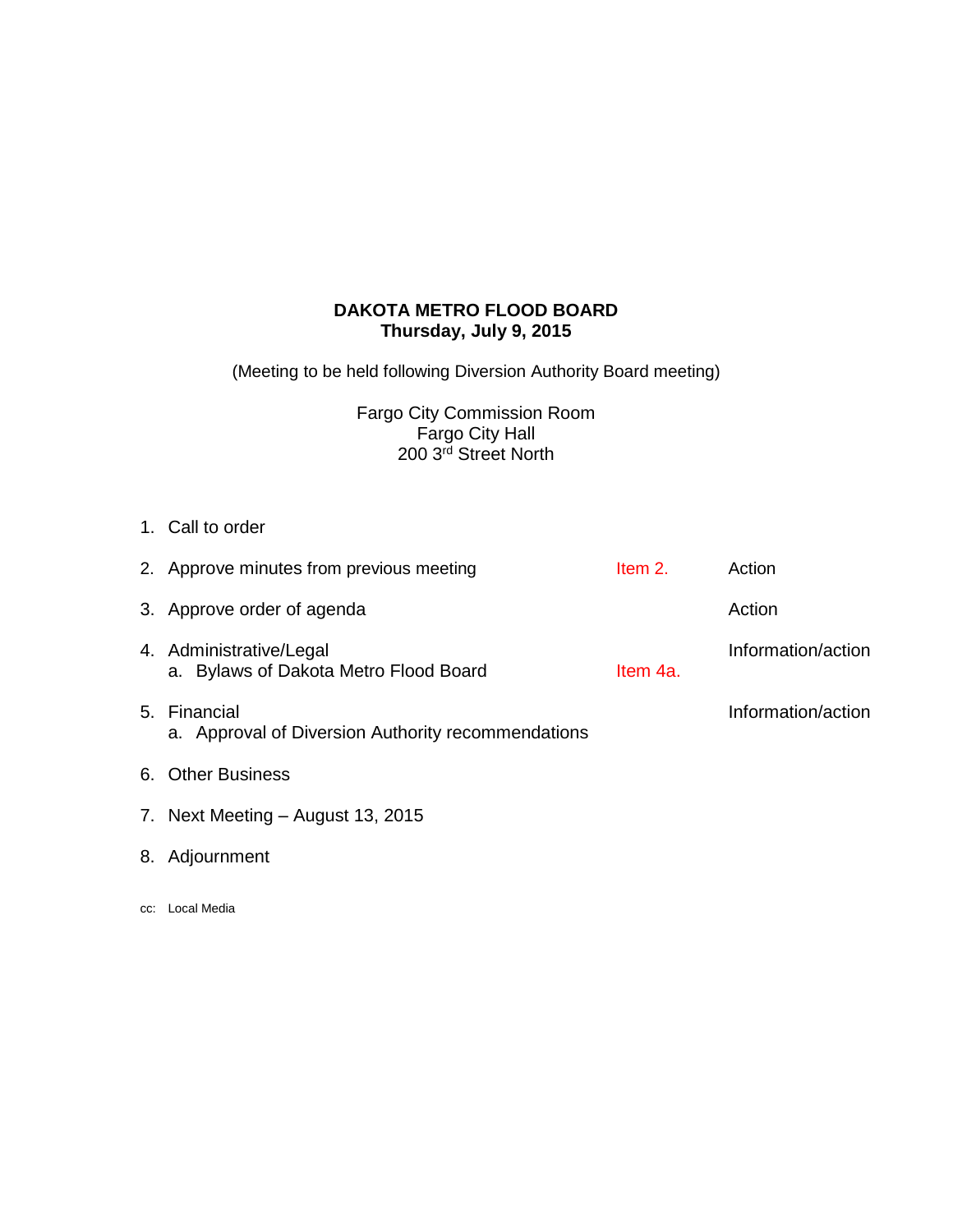Item 2.

# **DAKOTA METRO FLOOD BOARD JUNE 11, 2015—5:51 PM**

## **1. MEETING TO ORDER**

A meeting of the Dakota Metro Flood Board was held Thursday, June 11, 2015, at 5:51 PM in the Fargo City Commission Room with the following members present: Cass County Commission representative Darrell Vanyo; Cass County Commissioner Mary Scherling; West Fargo City Commissioner Mike Thorstad; Fargo City Mayor Tim Mahoney; Fargo City Commissioner Melissa Sobolik; Fargo City Commissioner Mike Williams; and Cass County Joint Water Resource District Manager Mark Brodshaug.

Cass County Administrator Keith Berndt and Fargo City Engineer April Walker were also present.

# **2. ELECT CHAIR AND VICE CHAIR**

## *MOTION, passed*

**Mrs. Scherling moved and Mr. Thorstad seconded to nominate Darrell Vanyo as chairman and Tim Mahoney as vice chairman of the Dakota Metro Flood Board. Motion carried.**

# **3. AGENDA ORDER**

## *MOTION, passed* **Ms. Sobolik moved and Mr. Williams seconded to approve the order of the agenda. Motion carried.**

## **4. ADMINISTRATIVE/LEGAL UPDATE**

Attorney Erik Johnson distributed a draft of proposed by-laws for the Dakota Metro Flood Board, which he said could be reviewed and approved at the next meeting.

## **5. METRO FLOOD DIVERSION AUTHORITY RECOMMENDATIONS, Approved**

Mr. Johnson distributed draft motions, which ratify actions taken by the Flood Diversion Board of Authority prior to today as well as the actions taken at the meeting held today.

# *MOTION, passed*

**Mr. Mahoney moved and Mr. Brodshaug seconded to approve and ratify the appropriation of funds for Fiscal Year 2015 task orders, agreements and expenditures approved by the Metro Flood Diversion Authority Board prior to today's date of June 11, 2015. On roll call vote, the motion carried unanimously.** 

## *MOTION, passed*

**Ms. Sobolik moved and Mr. Williams seconded to approve the appropriation of funds for HMG Task Order No. 13 Amendment 10 in the amount of \$602,000. On roll call vote, the motion carried unanimously.**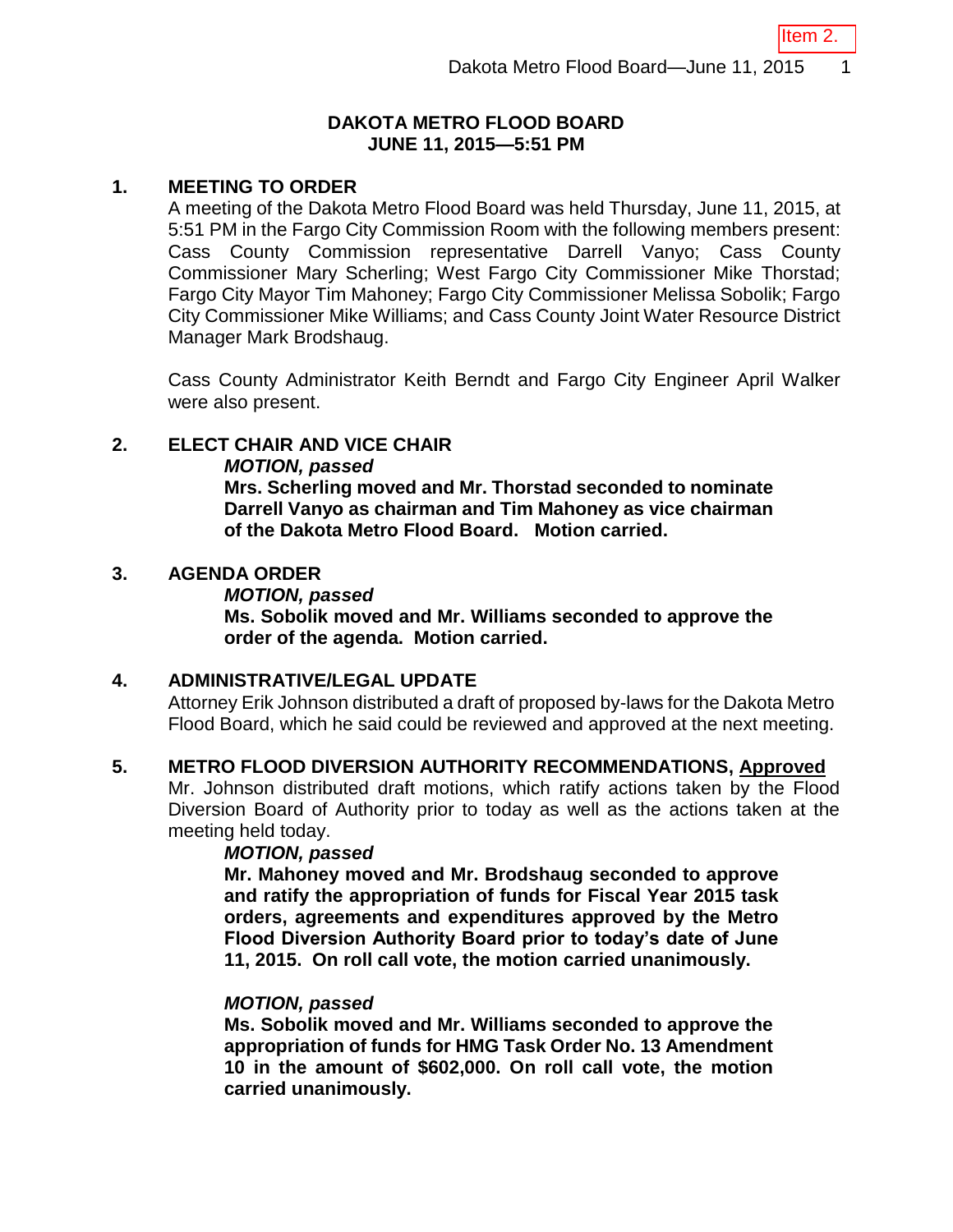# *MOTION, passed*

**Mrs. Scherling moved and Ms. Sobolik seconded to approve the appropriation of funds for Cost Reimbursement Agreements with 702 Communications, AT&T, Cable One, Enventis Telecom, and Xcel Energy by the Dakota Metro Flood Board in the amount of \$2,843,266.51. On roll call vote, the motion carried unanimously.** 

# **6. NEXT MEETING DATE**

The next meeting will be held on Thursday, July 9, 2015, following the Flood Diversion Authority Board meeting.

# **7. ADJOURNMENT**

*MOTION, passed* **On motion by Mrs. Scherling, seconded by Mr. Brodshaug, and all voting in favor, the meeting was adjourned at 5:55 PM.**

Minutes prepared by Heather Worden, Cass County Administrative Assistant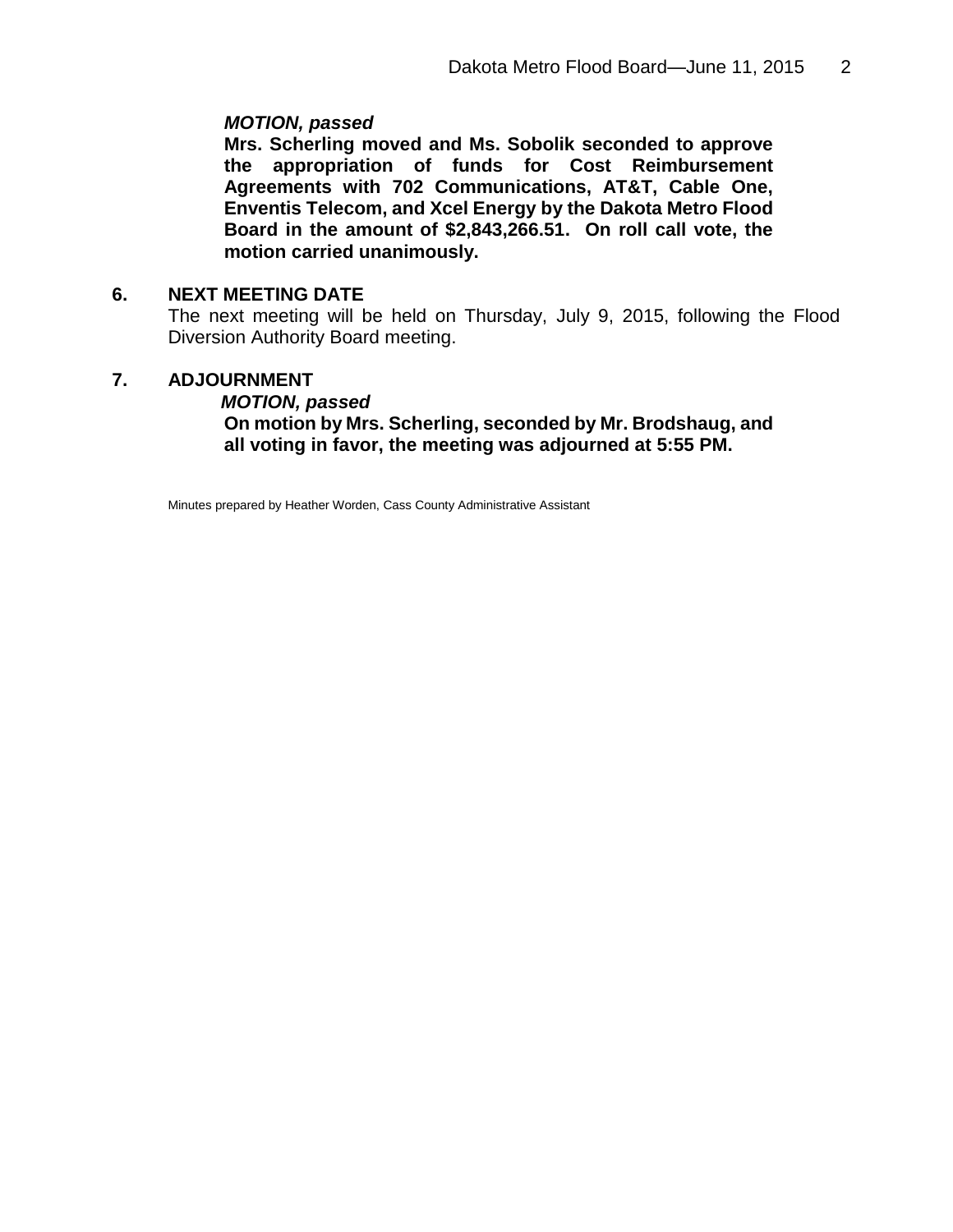# **BYLAWS OF DAKOTA METRO FLOOD BOARD**

# ARTICLE 1. DAKOTA METRO FLOOD AUTHORITY

Section 1.01. Creation of the Dakota Metro Flood Authority. The Dakota Metro Flood Authority (the "Dakota Metro Flood Authority") was created pursuant to the 3<sup>rd</sup> Amendment to the Joint Powers Agreement entered into by the County of Cass, North Dakota; the city of Fargo, North Dakota,; the Cass County Joint Water Resource District. Said three members to the ND JPA shall be referred to herein individually as a "Member-entity" and cumulatively as the "Member-entities". The ND JPA was approved and executed by the Member-entities. Said Joint Powers Agreement, as the same has been and may be amended, shall be referred to herein as the "ND JPA".

Section 1.02. Creation of the Dakota Metro Flood Board. The 3<sup>rd</sup> Amendment to the ND JPA established a joint board to be known as the Dakota Metro Flood Board which, for purposes of these bylaws, shall be referred to as the "Dakota Metro Flood Board".

Section 1.03. Conflict with the ND JPA. In the event of a conflict between these Bylaws and the ND JPA, the ND JPA shall control.

# ARTICLE 2. MEMBERSHIP OF THE DAKOTA METRO FLOOD BOARD

Section 2.01. Membership Generally. The ND JPA sets forth the membership in the Dakota Metro Flood Board. For purposes of these bylaws, an individual who has been appointed to the Dakota Metro Flood Board by a Member-entity shall be referred to as an "Authority Board Member". The term "Authority Board Member" shall also include the alternate appointees during such times when the alternate is sitting in place of an appointed voting member of the Dakota Metro Flood Board who is unable to attend a meeting, as set forth in the ND JPA. Although the ND JPA authorizes the Dakota Metro Flood Board to appoint non-voting ex-officio members to the Dakota Metro Flood Board, the term "Authority Board Member" shall not include any such non-voting exofficio members unless specifically provided herein.

Section 2.02. Alternate Authority Board Members. Whenever the Authority Board Member is in attendance at a board meeting, the alternate appointee for said Authority Board Member shall not participate in the meeting, except that said alternate appointee may participate in the same manner as a member of the general audience. Alternate Authority Board Members only have authority as an Authority Board Member during a meeting in which the appointed Authority Board Member is absent. An Alternate Authority Board Member may not participate in calling a meeting of the Dakota Metro Flood Board.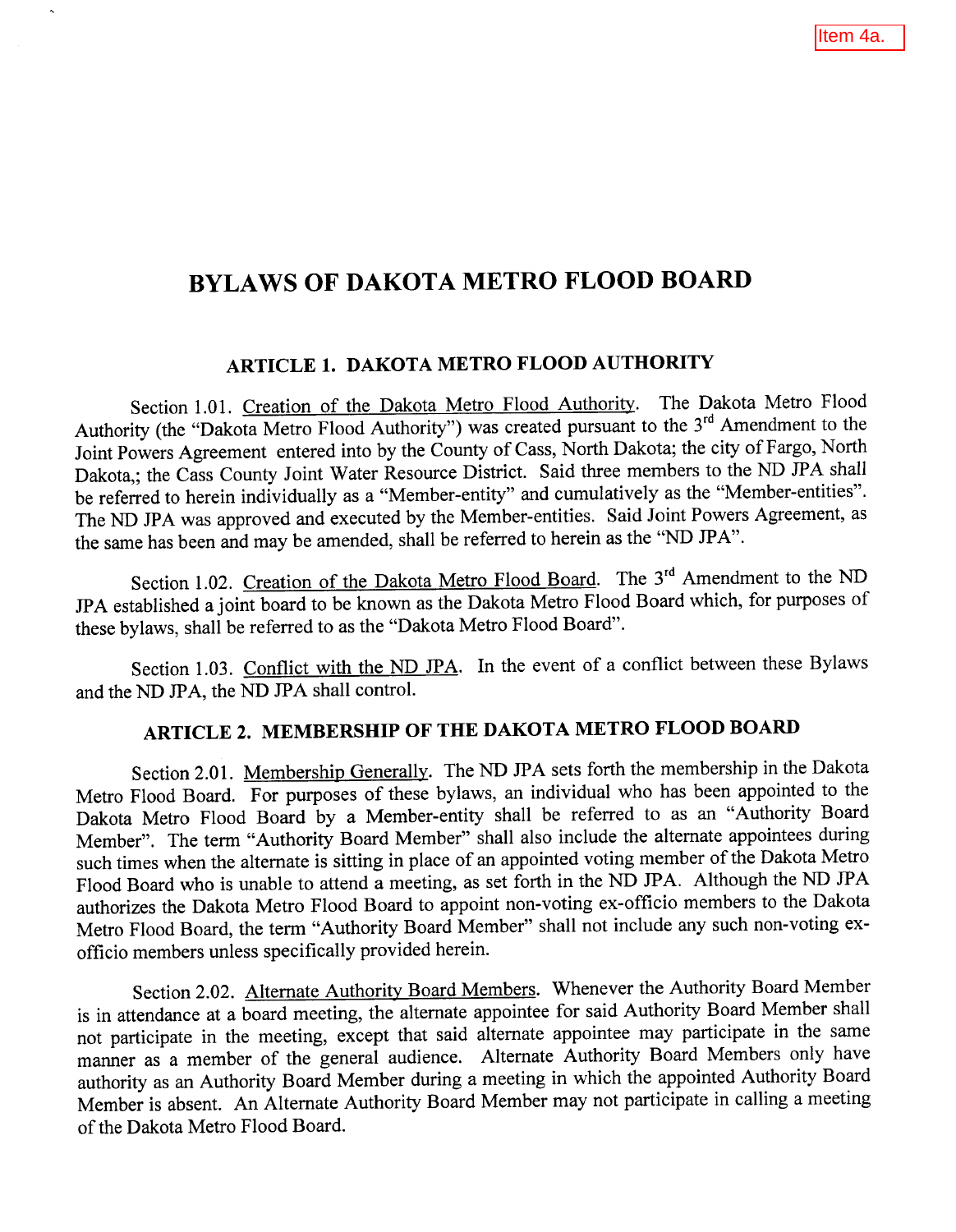# ARTICLE 3. COMPOSITION AND POWERS OF DAKOTA METRO FLOOD BOARD

Section 3.02. Section 3.01. Composition of the Board. The composition of the Dakota Metro Flood Board is set forth in the ND JPA. Powers of the Board. The Dakota Metro Flood Board shall have such powers as are set forth in the ND JPA.

Section 3.03. Vacancies. Vacancies on the Board resulting from the death, resignation or removal of an Authority Board Member or any alternate appointee shall be filled by the appropriate Member-entity. In the event of such a vacancy, until such time as a replacement Authority Board Member is appointed by the applicable Member-entity the vacant member's alternate appointee shall be seated at the Dakota Metro Flood Board. Vacancies of non-voting ex-officio members shall be filled by the Dakota Metro Flood Board.

Section 3.04. Term. An Authority Board Member shall serve for such term as identified by the appointing Member-entity for that Authority Board Member. In the event the appointing Member-entity has not identified a term of appointment, it will be presumed that the appointment extends until the appointing Member-entity removes the appointee or designates a replacement. The term of an Authority Board Member who is also an elected or appointed member of the Memberentity that appointed him or her to the Dakota Metro Flood Board shall terminate automatically whenever said Authority Board Member no longer serves as an elected or appointed member of said Member-entity unless said Member-entity re-affirms the appointment of said Authority Board Member.

# ARTICLE 4. DAKOTA METRO FLOOD BOARD MEETINGS

Section 4.01. Regular Meetings. The Dakota Metro Flood Board may set a schedule for regular meetings or may, during a regular or special meeting, set the place, date and time of the next regular or special meeting. If no such meeting has been scheduled, the Chair may call a regular or special meeting, designating the place, date and time of such meeting. The Dakota Metro Flood Board may cancel or postpone any regularly scheduled meeting.

Section 4.02. Special Meetings. Special meetings of the Dakota Metro Flood Board may be called by the Chair and must be called by the Chair upon the request of a majority of the Authority Board Members. The Chair shall designate the place, date and time of each special meeting.

Section 4.03. Location of Meeting. Unless otherwise specified in the applicable meeting notice, all meetings of the Dakota Metro Flood Board shall be held at Fargo City Hall.

Section 4.04. Notice of Meetings.

Regular Meetings. Notice of any regular meeting shall be given at least  $(a)$ seven (7) days previously thereto by written notice delivered personally, emailed or mailed to each Authority Board Member and each alternate appointee at his or her business address, or by e-mail. The notice shall include an agenda generally describing the subject matter to be considered at the meeting. The failure to give notice to any Authority Board Member or alternate appointee of a regular meeting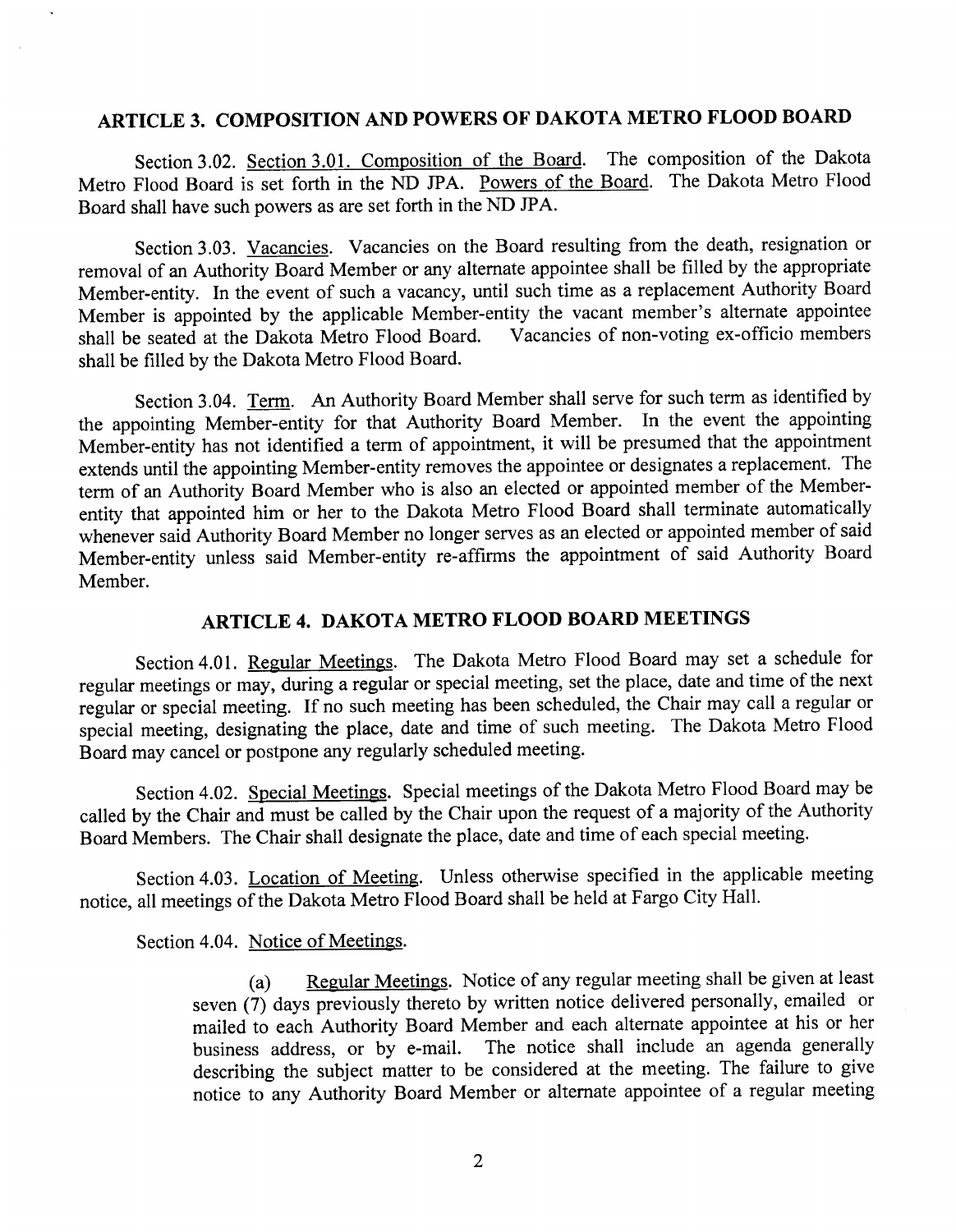shall not affect the validity of the notice or prevent the holding of the regular meeting or the transaction of business thereat.

Special Meetings. Notice of any special meeting shall be given at least (b) one (1) day previously thereto by written notice delivered personally, emailed or mailed to each Authority Board Member and each alternate appointee at his or her business address, or by e-mail. The notice shall identify the business to be conducted at the special meeting. The failure to give notice to any Authority Board Member or alternate appointee of a special meeting shall not affect the validity of the notice or prevent the holding of the special meeting or the transaction of business thereat.

Section 4.05. Authority Board Member's Waiver of Notice. The attendance of a Authority Board Member at a meeting (regular or special) shall constitute a waiver of notice of such meeting, except where a Authority Board Member attends a meeting for the express purpose of objecting to the transaction of any business because the meeting is not lawfully called or convened. Whenever any notice is required to be given to any Authority Board Member under the provisions of these Bylaws or the ND JPA, a waiver thereof in writing signed by Authority Board Member entitled to such notice, whether before or after the time stated therein, shall be deemed equivalent to the giving of such notice.

Section 4.06. Miscellaneous Notice Provisions. If mailed, a notice shall be deemed to be delivered when deposited in the United States mail addressed as provided in Section 4.04, with postage thereon prepaid. If notice is given by e-mail, such notice shall be deemed to be delivered when the e-mail is delivered to the recipient. Notice of an adjourned meeting need not be given other than by announcement at the meeting at which adjournment is taken.

Section 4.07. Organization of Meetings. The Chair, or in the absence of the Chair, the Vice-Chair, shall preside over all meetings of the Board. If neither the Chair nor the Vice-Chair is present, the Authority Board Members present shall designate an Authority Board Member to preside over the meeting.

Section 4.08. Remote Communications. Meetings of the Board may be conducted by any means of remote communication (e.g., videoconference or teleconference) through which all of the directors may simultaneously participate with each other during the meeting. Participation in a meeting by remote communications constitutes presence in person at the meeting.

Section 4.09. Public Meetings. All Board meetings shall be open to the public to the extent required by North Dakota open meeting laws, Minnesota open meeting laws, or both as applicable, including any applicable notice requirements.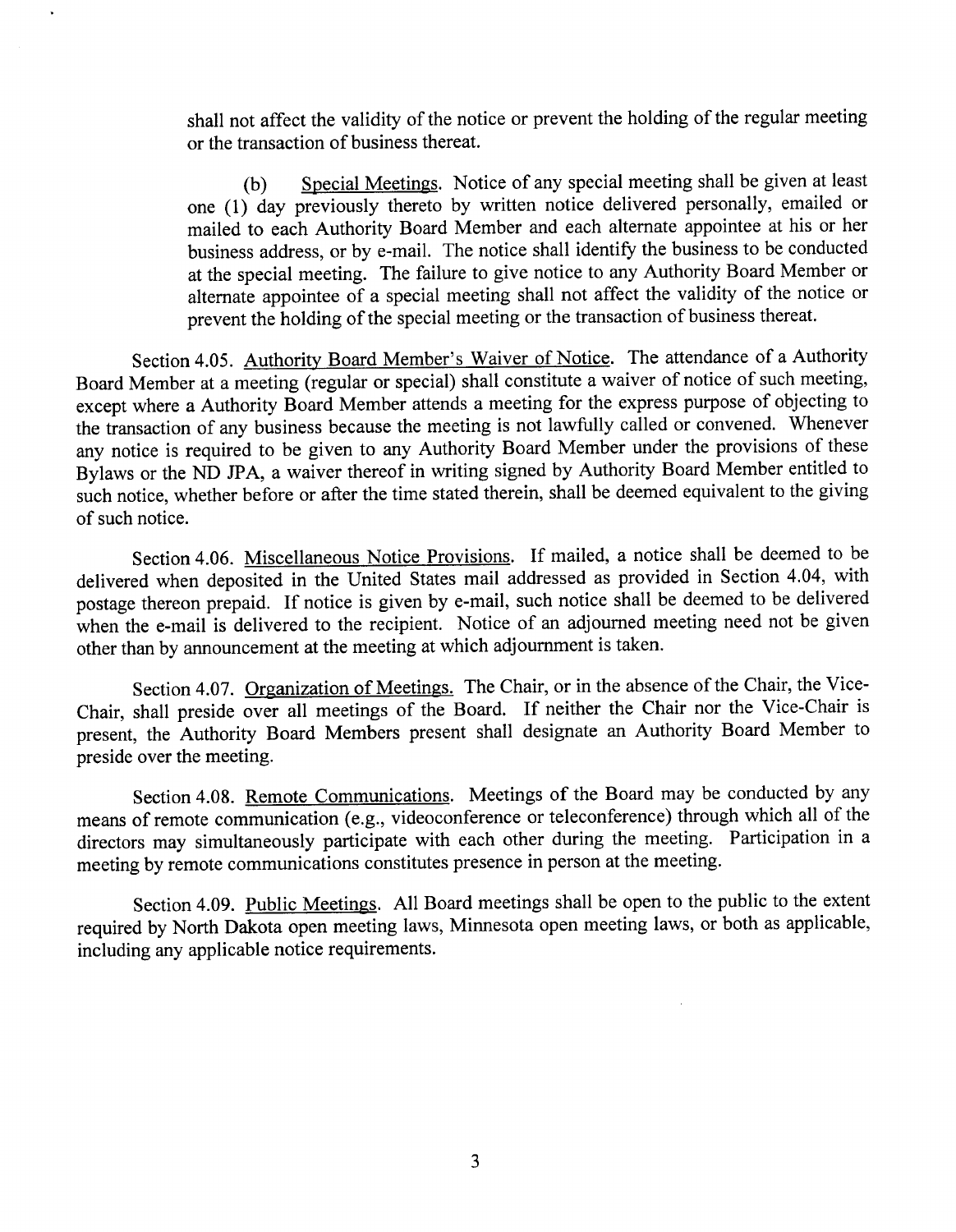## **ARTICLE 5. QUORUM AND VOTING**

Section 5.01. Quorum.

A quorum to transact business at any meeting of the Dakota Metro  $(a)$ Flood Board requires attendance by a majority of the voting Authority Board Members.

If a quorum is not present at any regular or special meeting of the (b) Dakota Metro Flood Board, the Authority Board Members that are present may not take action upon any matter other than to continue the meeting to a future date, time and place.

Section 5.02. Action by the Dakota Metro Flood Board. The number of votes required to approve a matter before the Dakota Metro Flood Board is governed by the ND JPA.

#### **ARTICLE 6. OFFICERS**

Section 6.01. Elections of Officer. The officers of the Dakota Metro Flood Board shall consist of a chair (the "Chair") and a vice-chair (the "Vice-Chair"). The Dakota Metro Flood Board may also establish an office of the secretary (the "Secretary") and a treasurer (the "Treasurer"). Sometime at or after the first regular meeting of the Dakota Metro Flood Board and at the first meeting of the Dakota Metro Flood Board held each calendar year, the Dakota Metro Flood Board shall elect such officers. Each officer shall serve until his or her successor is elected and qualified, unless sooner removed pursuant to these Bylaws. The Chair and the Vice-Chair must be Dakota Metro Flood Authority Members. Neither the Secretary nor the Treasurer must be members of the Dakota Metro Flood Board. The office of Secretary and Treasurer may be held by the same individual.

Section 6.02. Removal of Officers. Officers may be removed by a 2/3 vote of the Dakota Metro Flood Board at any time, with or without cause.

Section 6.03. Vacancies. A vacancy in an office because of death, resignation, removal, disqualification, or other cause may be filled for the unexpired portion of the term in the manner determined by the Dakota Metro Flood Board.

Section 6.04. Officer Responsibilities.

Chair. The Chair shall be the principal executive officer of the Dakota  $(a)$ Metro Flood Authority. The Chair shall preside at all meetings of the Dakota Metro Flood Board of Directors, shall appoint all committee members as needed, shall sign and execute all authorized contracts, notes or other obligations in the name of the Dakota Metro Flood Authority, unless otherwise authorized by the Dakota Metro Flood Board, shall call special meetings of the Dakota Metro Flood Board when the Chair deems it necessary, and shall do and perform, in addition to the usual duties pertaining to the office, such other duties as from time to time may be assigned by the Dakota Metro Flood Board.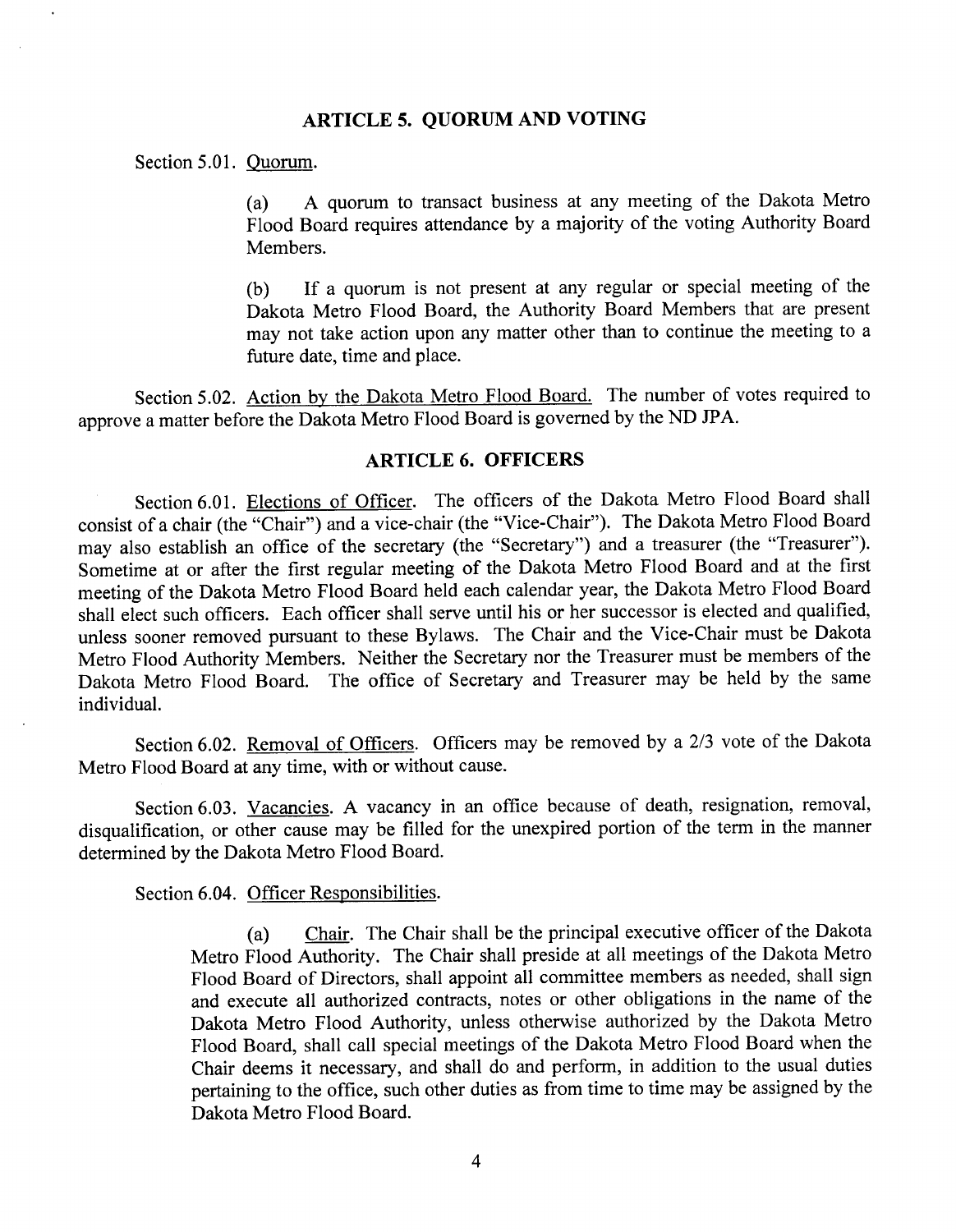Vice-Chair. The Vice-Chair shall preside at meetings of the Dakota  $(b)$ Metro Flood Board in the absence of the Chair and will perform such other duties as from time to time may be assigned by the Dakota Metro Flood Board.

Secretary. The Secretary shall attend all meetings of the Dakota Metro  $(c)$ Flood Board, and when required, all meetings of standing committees, record all proceedings of the meetings in a book to be kept for that purpose, give or cause to be given notice of all meetings of the Dakota Metro Flood Board, record all votes of the Dakota Metro Flood Board, prepare and distribute minutes of all meetings, and perform other duties prescribed by the Dakota Metro Flood Board or the Chair.

Treasurer. The Treasurer shall keep accurate financial records for the  $(d)$ Dakota Metro Flood Authority, deposit all money, drafts, and checks in the name of and to the credit of the Dakota Metro Flood Authority in the banks and depositories designated by the Dakota Metro Flood Board, perform all recording and fiscal duties relating to the billing and collection of amounts owed the Dakota Metro Flood Authority, prepare all checks, drafts, or orders for payment of money issued in the name of the Dakota Metro Flood Authority for signature by the Chair, prepare annual budgets for the Dakota Metro Flood Authority, and perform other duties prescribed by the Dakota Metro Flood Board or the Chair. The Dakota Metro Flood Authority may delegate treasury management functions to one of its member entities or to some third party in addition to, or in lieu of, the appointment of a Treasurer and, in such case, the responsibilities of the provider of such services may be contained in a separate agreement with such entity or third party.

Section 6.05. Delegation. Notwithstanding the duties, responsibilities and authorities of the officers, herein before provided in this Article, the Dakota Metro Flood Board, may, except as otherwise limited by law, delegate, wholly or in part, the responsibility and authority for, and in the regular or routine administration of one or more of the duties of a specified officer to one or more agents, or employees of the Dakota Metro Flood Authority who are not directors. To the extent that the Dakota Metro Flood Board does so delegate duties, responsibilities, or authorities of a specified officer, that officer as such, shall be released from such duties, responsibilities and authorities.

# **ARTICLE 7. COMPENSATION**

Officers and Authority Board Members shall receive no compensation for their service on behalf of the Dakota Metro Flood Authority, but shall be entitled to reimbursement for mileage and expenses as provided by law and as determined by a protocol established by the Dakota Metro Flood Board. See generally: N.D.C.C. § 44-08-03 et seq.

# **ARTICLE 8. STAFF**

Subject to the terms of the ND JPA, the Dakota Metro Flood Board has the authority to appoint and fix the compensation and reimbursement of expenses of such employees as the Dakota Metro Flood Board deems necessary to conduct the business and affairs of the Dakota Metro Flood Authority and to procure the services of engineers and other technical experts, and to retain attorneys to assist, advise, and act for the Dakota Metro Flood Authority in its proceedings.